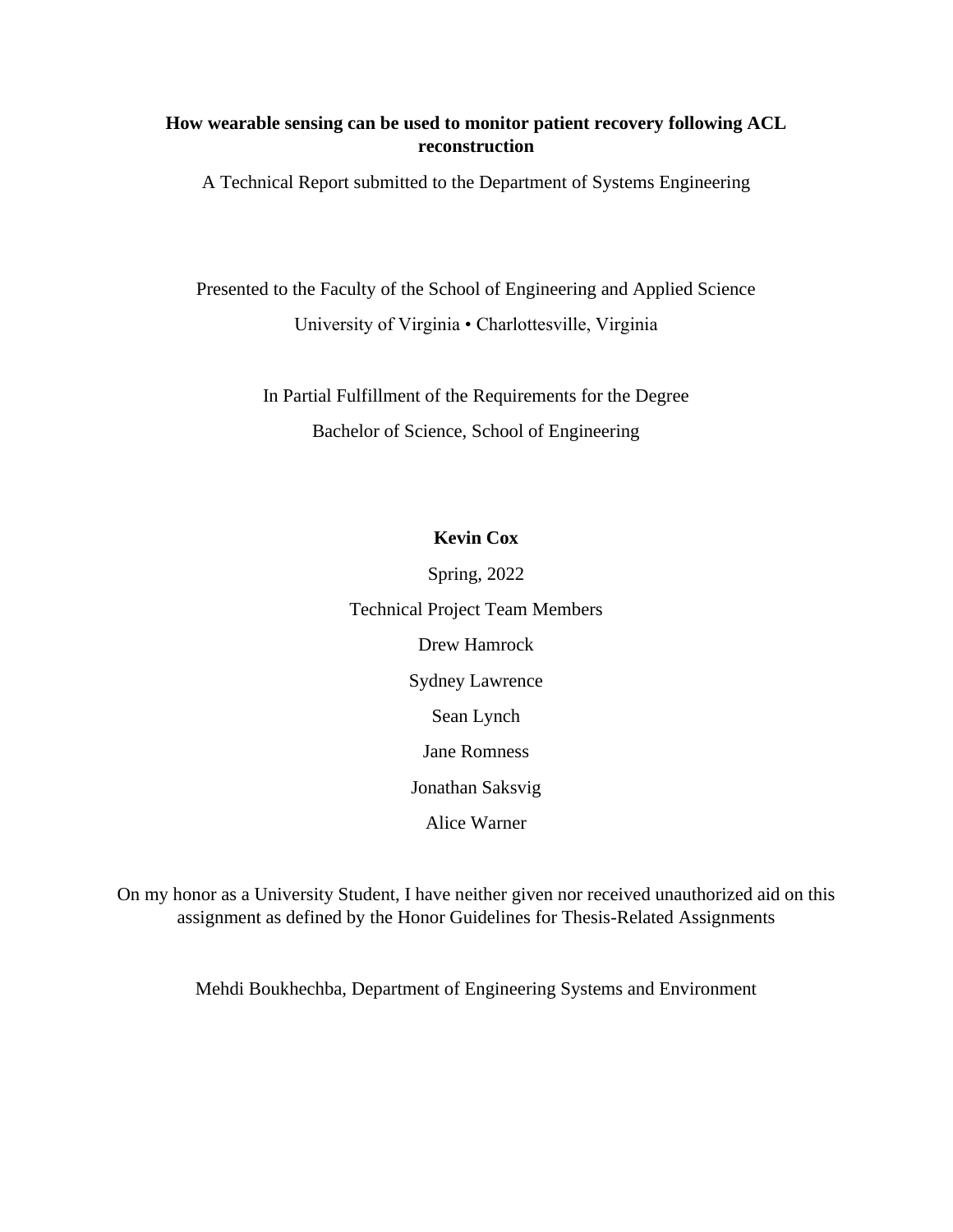# **How wearable sensing can be used to monitor patient recovery following ACL reconstruction**

Kevin Cox, Drew Hamrock, Sydney Lawrence, Sean Lynch, Jane Romness, Jonathan Saksvig, Alice Warner, Robert Gutierrez, Joe Hart, Mehdi Boukhechba

*Abstract***— Anterior Cruciate Ligament (ACL) reconstructions are among the most common sports medicine procedures performed in the world. Over 100,000 patients in the United States annually elect to have ACL reconstruction (ACLR) in hopes of returning to pre-injury level of activity. In the first two years following an ACLR, patients are at their highest risk for re-injury to both the repaired and contralateral knee. The overall incidence rate of an ACLR patient having to go through a second repair in 24 months is six times greater than someone who has never had an ACL tear. Early detection of functional deficits is vital to optimize post-operative rehabilitation and to restore normal movement patterns in patients, especially in those who are young with continued risk exposure from competitive sports. The decision about when to return to unrestricted physical activity or competitive sports has come under much scrutiny due to the lack of evidence-based criteria that have sufficient predictive value. Current methods of detection require unconventional movements which cannot be done in the early stages of recovery in fear of damaging the newly repaired ligament. The need for a precise, objective, and whole-body approach to movement evaluation is essential for the health and safety of patients recovering from ACLR. The objective of our research is to leverage sensing technologies to monitor patients post ACLR and investigate how body sensors can be used to aid medical decision-making regarding rehabilitation progressions. In our study, patient data, extracted from wearable sensors during several functional assessments, was used for multilevel analysis to extract features indicative of mobility and muscle activation. In conclusion of our pilot, we have identified key features effective in determining patient health post-ACLR and implemented these into a machine learning model to estimate the efficacy of lower-body wearable sensors as a means of assessing patient recovery.**

## I. INTRODUCTION

In the United States alone, approximately 150,000 anterior cruciate ligament (ACL) injuries occur every year, translating to over \$500 million in healthcare costs [1]. These injuries can be especially detrimental to younger athletes, who must endure not only a 6–9-month recovery and rehabilitation period, but also encounter an increased risk of reinjuring their ACL once they return to competitive sports. One study reported that athletes who were less than 20 at the time of an initial ACL surgery had a subsequent reinjury rate of 28%, approximately six times higher than that of athletes who have not torn their ACL before [2].

A major determinant of the likelihood of reinjury is the rehabilitation process after the initial surgery following an ACL injury. During rehabilitation, patients work with physicians to gradually advance toward walking, running, and eventually playing high-impact sports again. However, each recovery process is unique to the patient and circumstances of the injury, and an incomplete or improper rehabilitation may lead to greater risk of reinjury [3].

Wearable sensors have significant potential for filling these gaps. Wearable sensors can be utilized to monitor rehabilitation progress and provide accurate data to assist in enhancing recovery and reducing reinjury rates. Because they are ubiquitous, they can potentially be leveraged to continuously monitor physical activity, provide more portability than in-clinic/lab instruments, and can be worn over an extended period of time in unrestricted environments.

In our work, we propose to leverage wearable sensors attached to the legs of participants while they complete routine rehabilitation exercises to estimate recovery levels. We propose to analyze EMG and accelerometer sensor signals to isolate key features that can differentiate between healthy participants and patients who had recently undergone surgery. We specifically propose four key categories of features including force and strength, speed, stability, and symmetry.

This research will make the rehabilitation process more ubiquitous. It will take individualized monitoring for rehabilitation purposes to the home. It can be used more continuously and passively for treatment, meaning patients no longer need to schedule appointments at doctors offices, clinics, or labs for testing and measurements.

Our paper is organized as follows: Related work– highlighting some relevant studies done in the field of wearable sensors and ACL rehabilitation, study design– overview of the data collection process, proposed methods– detailing the data processing and statistical analysis of the results, and discussion and conclusion– addressing limitations, future work, and relating the overall findings to other studies. Findings from our study will serve as the initial step in determining feasibility of using body sensors to ubiquitously monitor recovery after ACL reconstruction.

## *A. Related Work*

Wearable sensors have been utilized as a protocol to analyze rehabilitation progress and return to activity assessment following ACL injury. The current post-operative system of rehabilitation has five phases, with the final phase being returning to pre-tear sports and activities. Only in phase four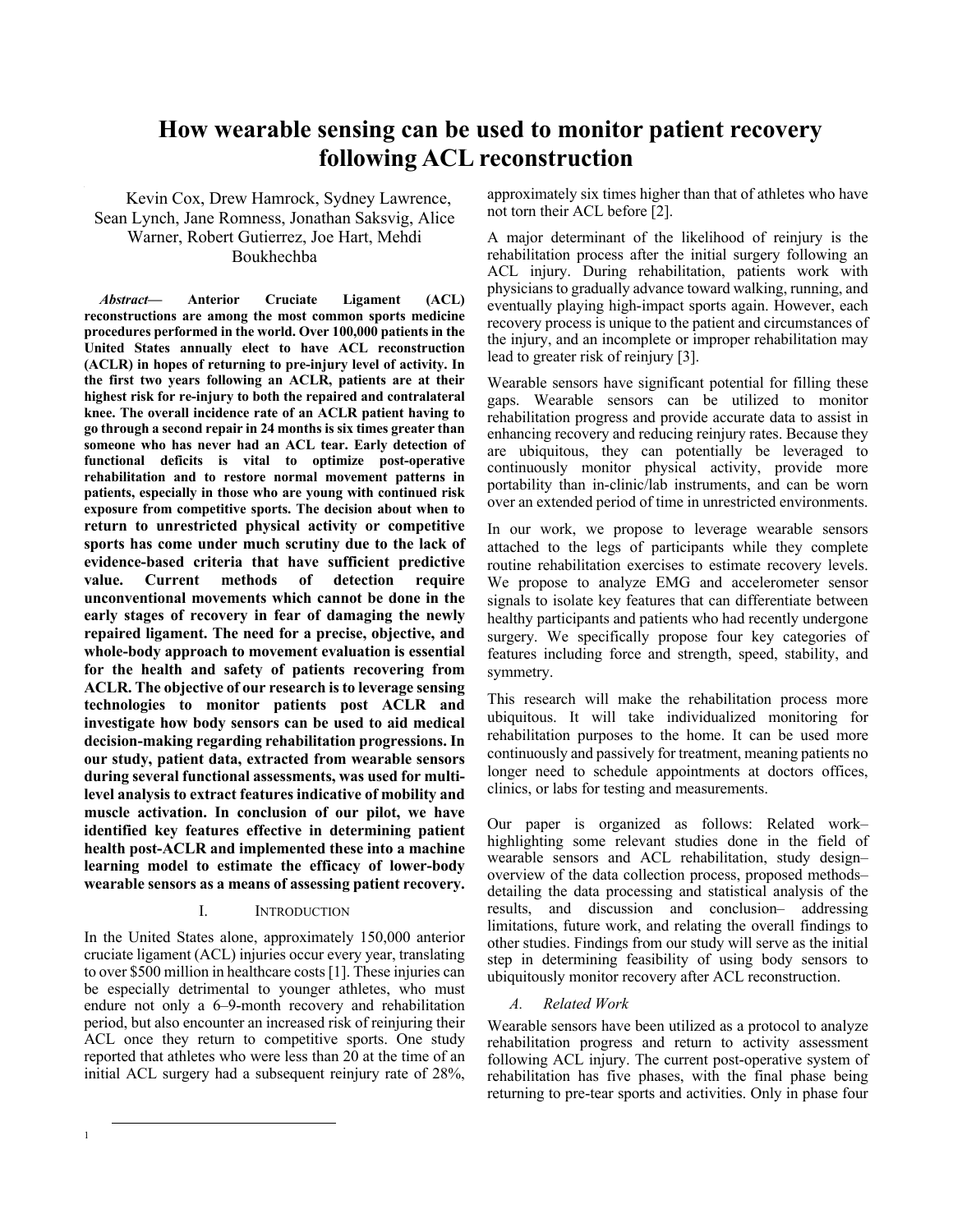does the patient begin to be tested in more game-like scenarios with the focus on being able to fully return pain free. In the current system, the use of sensors is not incorporated until phases three and four [4]. This is often too late in rehabilitation to catch and correct certain altered movement patterns.

The integration of machine learning with wearable technology allows for the possibility to monitor real-time functional movements, workloads, and biometric markers during activities. For example, a 2020 study utilizing inertial measurement unit sensors (IMUs) analyzed six healthy patients and six reconstruction patients through time and frequency domain feature extraction and machine learning models following change of direction activities. A 73.07% accuracy was found in predicting between healthy and post-ACL injury subjects. The results of our study demonstrate the ability of wearable sensors and machine learning approaches to predict post-ACL gait patterns in athletes [5].

Our study was conducted using electromyography (EMG) and accelerometer sensors. EMG signals measure the muscles response or electrical activity in response to nerve stimulation of the muscle. It is linearly related to the level of muscle contraction as well as the number or muscles contracted [6]. Previously conducted studies have utilized EMG-related assessments on ACLR patients, but they do not assess when a patient is deemed healthy for return to sports. For example, a 2011 study establishes if there are EMG differences after two different surgical graft techniques were used for ACLR. The study found the difference between EMG signals of the two groups to be statistically significant and a predictive method for their analysis [7]. Due to external factors, however, the study was unable to conclude which graft technique is more appropriate.

In addition to studying EMG signals, our study will also be analyzing peak 3-dimensional acceleration signals. This type of signal measures the linear acceleration of the subject along three mutually perpendicular axes. Due to acceleration being proportional to external force, measurement reflects both frequency and intensity of movement [8]. Since a common reason for ACL tears is sudden stopping or change of direction, analysis of knee acceleration in the X-Y-Z direction is very useful. A previous study performed in 2015 examines if biomechanical jumping differences existed between ACLR and non-ACLR subjects after collecting 3D acceleration data using inertial sensors [9]. Significant differences were demonstrated by ACLR patients in relation to the 3 dimensional axis supported accelerations. Our paper will analyze the effectiveness and accuracy of the combination of electromyography, 3-dimensional acceleration, and machine learning approaches to assess overall patient health.

#### II. STUDY DESIGN

Twelve ACLR patients and ten healthy patients from the UVA Exercise and Sports Injury Laboratory were recruited to participate in data collection. There were three female ACLR patients and seven female healthy patients. Each participant was fitted with a Delsys Trigno Wireless electromyography and accelerometer sensor to their vastus lateralis on both the ipsilateral/ACLR and contralateral knees. For ACLR patients, the knee that had undergone ACL surgery was designated as the 'involved' leg, with the other knee being the 'uninvolved' leg. For healthy participants, their non-dominant leg was designated as their 'involved' leg. The sampling rate of the EMG and accelerometer was 1926 samples/sec and 148 samples/sec, respectively. Sensor noise was limited by shaving and cleaning each participant at the sensor locations prior to placement, and each sensor was then wrapped with medical tape to ensure stability over the duration of testing.



[2] Our methodology is summarized in Figure 2. We will first describe the different activities performed, our data preprocessing and statistical analysis pipeline, and finally our feature importance analysis.

Figure 2. Our proposed framework



The following five activities were performed by each participant in order. Based on the recovery time for ACLR participants, some patients were not able to participate in hopping activities for preventative measures. For each activity, an upper-sided two sample Wilcoxon signed-rank test was performed for each of the 18 features comparing the healthy and ACLR participants. The Wilcoxon test was chosen because, as a non-parametric method, it does not require a normality assumption. The resulting p-value from this test will show if there is a significant difference between healthy and ACLR participants.

#### *A. Walking Activity*

The first activity measured was walking, where participants walked at a constant pace of three miles per hour on a treadmill for three minutes. This was done primarily as a warmup for the remaining activities but was also used for analysis to measure potential difference between the gait of healthy participants and patients.

The EMG and acceleration values were normalized for each participant to allow for consistent comparisons between trials. Then, using peaks in the acceleration data, each alternating stride was shifted in the time domain, so the peak force values approximately lined up for both the uninvolved and involved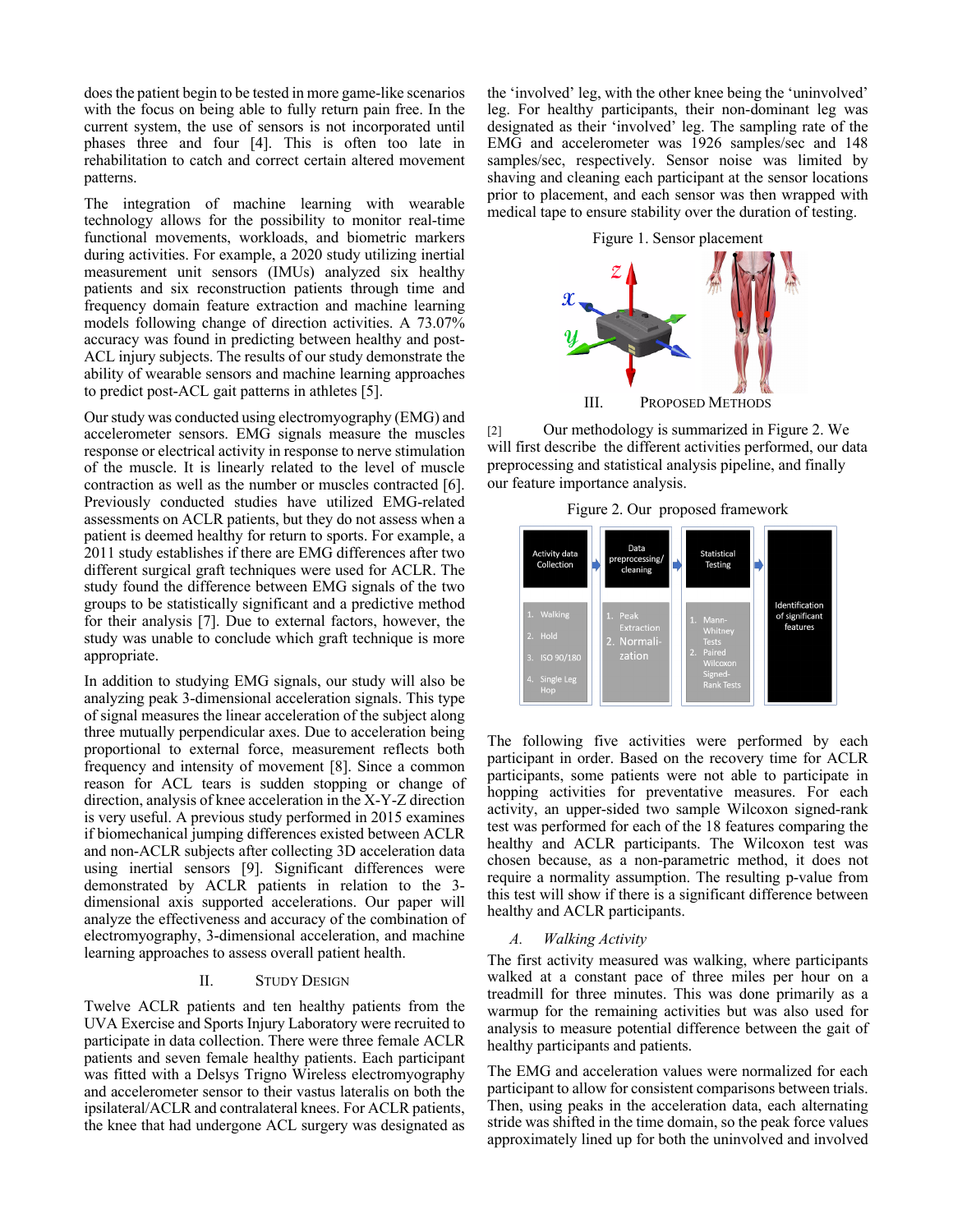legs. Following the time adjustment for strides and normalization of metrics, the walking data were combined into two tables, one for each type of participant.

## *B. ISO 90 & ISO 180 Activities*

Isokinetic testing was used to measure the strength of the involved leg versus the strength of the uninvolved leg. Isokinetic exercise occurs when limb movement velocity is held constant by a device. Participants conducted two tests while seated in the Biodex Multi-Joint System, one with each leg. The two tests, "ISO 90" and "ISO 180", differed in the strength of the resistance applied to each leg, where "ISO 90" offered less resistance than "ISO 180". The participants were instructed to perform 8 kicks per leg for each test.

The raw EMG data for each patient for the two isokinetic movements, 90 and 180, contained one peak for each kick the patient performed during the test. Participants were instructed to perform 8 kicks, but, due to participant error, 61.3% of the participant trials included 9 kicks. The peaks in the EMG data were isolated in Python using the "biosignalsnotebooks" library, and each peak was summarized using 18 features as previously done in a previous EMG study [10]. The 18 features are as follows: variance, root mean squared, integral, mean absolute value, log, wavelength, average amplitude change, difference absolute standard deviation value, zerocrossing, Willison amplitude, myopulse percentage rate, frequency ratio, mean power, total power, mean frequency, median frequency, peak frequency. The median of each feature was calculated for each participant's uninvolved and involved leg using all available peaks. The median was used because it is more resistant to outliers than an average in small sample sizes. Since the data for the participant's involved and uninvolved leg could not be treated as independent, the difference between the uninvolved and involved leg was found for each of the median features of each participant.

## *C. Hold Activity*

The hold activity measured the muscle strength of the involved leg and uninvolved legs over a continuous period. Patients were seated in the Biodex Multi-Joint System and instructed to kick their leg at full force and hold for 30 seconds while the chair remained locked in place.

To measure the strength of the involved and uninvolved legs during the hold activity, the first derivative was taken of the EMG data to measure the fatigue rates. Next, the variance of both the EMG and accelerometer data was extracted. For the accelerometer data, the variance in the X, Y, and Z directions was extracted to determine if the leg was shaking. The average across the three directions was taken to compare uninvolved vs. involved legs and healthy vs. unhealthy patients. To measure speed, EMG was utilized to determine the time it took for subjects to reach their peak EMG value.

## *D. Single Leg Hop Activity*

The single leg hop activity measured the horizontal distance a patient could jump and land on one leg. The patient used both legs to jump and landed on one leg. There were a total of 6 recorded jumps in which the patient landed on the involved leg and uninvolved leg which were recorded in an alternating

manner. If the patient were to improperly stick the landing, the activity would be redone on that given leg.

The subject data was assessed taking into consideration the patient's involved and uninvolved leg. For each leg, the EMG data was extracted from each of the 3 jumps so that additional activity recorded by the sensors was removed. Patients' jumps were classified by the periods of significant increase in EMG values across the data collection period. This was accomplished by using the "biosignalsnotebooks" python notebook to detect EMG activation periods during activity peaks. The EMG values during muscle activation periods on a given leg were concatenated into a single vector for each patient. Feature extraction was then performed on each of these datasets and then merged into a dataset grouped by healthy/patient and involved/uninvolved legs. Averaging these peak feature values for each subject delivered the final feature values among the population groups.

## *E. Predictive Modeling*

Using both EMG and acceleration data extracted from each patient for each activity, we propose to use a random forest algorithm to predict if a given segment of activity is being performed by the involved or uninvolved leg and healthy vs. ACL patients.

## IV. RESULTS

## *A. Walking Activity*

Out of the 20 walking features analyzed, four were found to have a statistically significant difference between healthy participants and ACL patients at a level of  $\alpha$ =0.05: the median and mean of acceleration in the Z direction, the median of acceleration in the X direction, and the mean difference between normalized EMG values of a participant's uninvolved and involved legs. These results are summarized in the table below.

Table 1. Comparing walking activity data between healthy ACL vs. patients

| Category       | <b>Sensor</b>                       | Feature     | p-value |
|----------------|-------------------------------------|-------------|---------|
| Force/Strength | <b>EMG</b>                          | Mean        | 0.58200 |
| Force/Strength | <b>EMG</b>                          | Median      | 0.96970 |
| Force/Strength | <b>EMG</b>                          | Variance    | 0.39960 |
| Force/Strength | <b>EMG</b>                          | SSI         | 0.49570 |
| Force/Strength | <b>EMG</b>                          | <b>RMSE</b> | 0.43380 |
| <b>Speed</b>   | Acceleration - X                    | Mean        | 0.05091 |
| <b>Speed</b>   | Acceleration - X                    | Median      | 0.04784 |
| <b>Speed</b>   | Acceleration - X                    | Variance    | 0.29710 |
| <b>Speed</b>   | Acceleration - X                    | SSI         | 0.75190 |
| <b>Speed</b>   | Acceleration - X                    | <b>RMSE</b> | 0.15790 |
| Stability      | Acceleration - Z                    | Mean        | 0.04591 |
| Stability      | Acceleration - Z                    | Median      | 0.01601 |
| Stability      | Acceleration - Z                    | Variance    | 0.38780 |
| Stability      | Acceleration - Z                    | SSI         | 0.28480 |
| Stability      | Acceleration - Z                    | <b>RMSE</b> | 0.15790 |
| Symmetry       | <b>EMG</b> Differences between Legs | Mean        | 0.01655 |
| Symmetry       | <b>EMG</b> Differences between Legs | Median      | 0.09450 |
| Symmetry       | <b>EMG</b> Differences between Legs | Variance    | 0.62810 |
| Symmetry       | <b>EMG</b> Differences between Legs | SSI         | 0.41160 |
| Symmetry       | <b>EMG</b> Differences between Legs | <b>RMSE</b> | 0.94070 |
|                |                                     |             |         |

As the four significant features found during the walking activity - the median and mean of acceleration in the Z direction, the median of acceleration in the X direction, and the mean difference between normalized EMG values of a participant's uninvolved and involved legs - appear to be the best predictors between healthy participants and patients.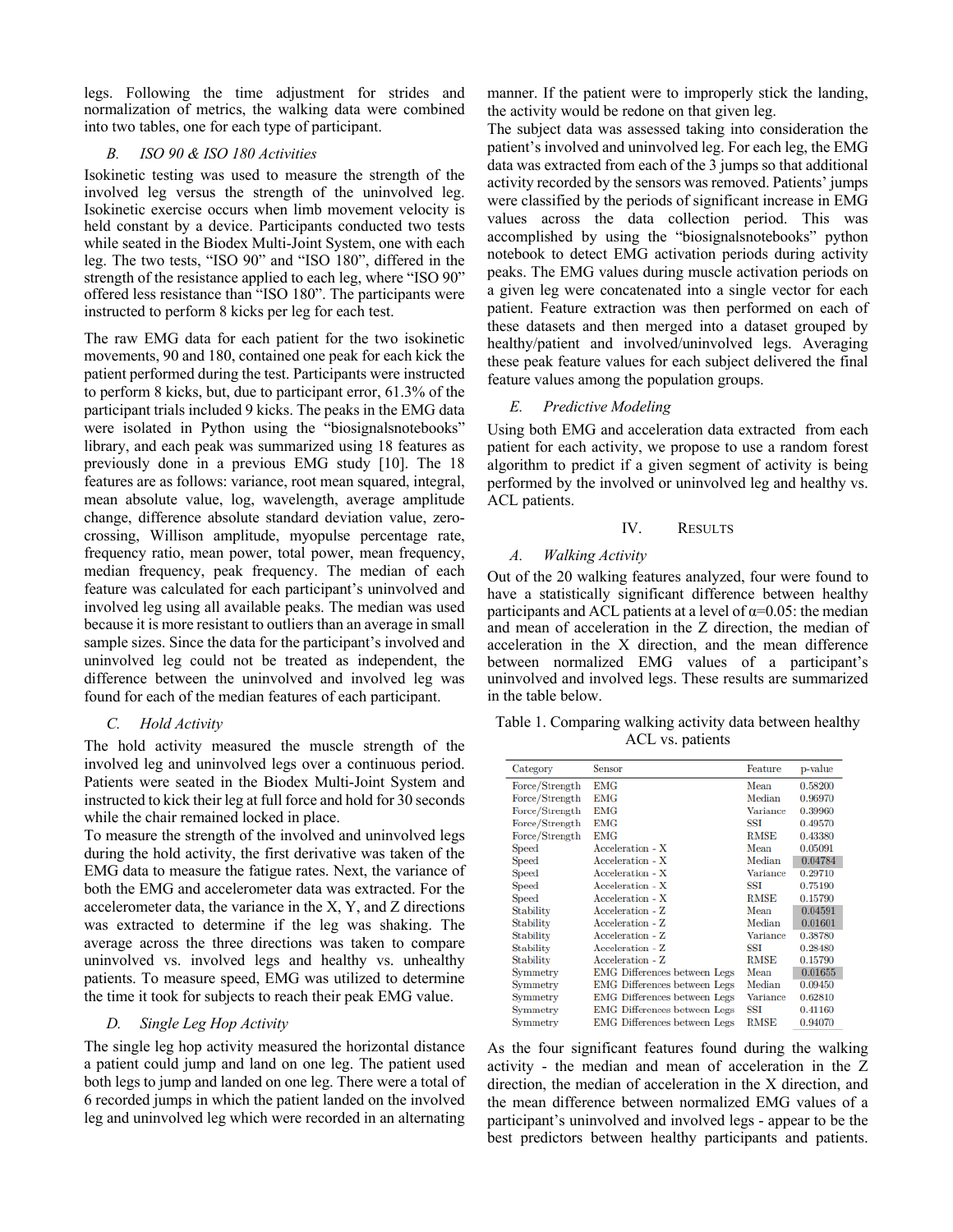When developing a model to monitor the progress of a patient, these measures of speed, stability, and symmetry should be included. These features especially should be investigated in future studies, potentially with the addition of sensors on both the upper and lower half of patients' legs to measure the full range of motion of their gait.

#### *B. ISO 90 & ISO 180 Activities*

Zero crossing, median frequency, mean frequency, and wavelet energy all have the lowest p-values across both the isokinetic 90 and 180 movements. The complete results of the statistical tests are shown below.

Table 2. Difference between uninvolved and involved legs between healthy ACL vs. patients

Figure 3. Comparing healthy ACL vs. patients for iso180 (A) and iso90 (B) activities



Statistical testing revealed zero crossing (ZC), mean frequency (MNF), median frequency (MDF), and wavelet energy (WENT) to be the most relevant features for the isokinetic 90 and 180 movements. ZC was the most statistically significant feature across both exercises, as ZC was significant at the .05 and .005 significance level for the isokinetic 90 and 180 movements respectively. Based on our analysis, ZC, MNF, MDF, and WENT should be investigated further as potential reliable indicators of a patient's recovery from ACLR when analyzing EMG data from isokinetic activities.

### *C. Hold Activity*

The p-values for the hold activity are shown in the table below. None of the statistical tests were significant at the  $\alpha = 1$ significance level, but the lowest p-value came from the variance of sensor acceleration in the Y direction.

Table 3. Significance of Hold Activity Features

| Metric                    | p-value |
|---------------------------|---------|
| <b>EMG</b> Variance       | 0.3750  |
| <b>RMSE</b>               | 0.3750  |
| Median                    | 0.2324  |
| Variance Acc X            | 0.6250  |
| Variance Acc Y            | 0.1055  |
| Variance Acc 7.           | 0.3223  |
| <b>EMG</b> 1st Derivative | 0.6250  |

Following feature extraction and statistical analysis with the hold data, no features were found to be of any significance. Raw EMG data ultimately lacked sensitivity and led to no major findings. Therefore, EMG data from the hold activity was deemed to be a poor predictor of patient's recovery from ACLR.

## *D. Single Leg Hop Activity*

The results are in the table below. Highlighted tests are significant at  $\alpha = 0.05$ 

Table 4. Single leg hop activity significance

| Metric      | H P       | Hinv Huninv | Piny Puniny | Hinv Pinv | Huniny Puniny |
|-------------|-----------|-------------|-------------|-----------|---------------|
| <b>RMS</b>  | 0.0466160 | 0.7239320   | 0.8345316   | 0.1824224 | 0.1424668     |
| <b>IEMG</b> | 0.0291422 | 0.4799287   | 0.8345316   | 0.2301393 | 0.0455003     |
| MAV         | 0.0370089 | 0.7910815   | 0.6761033   | 0.2301393 | 0.1095986     |
| LOG         | 0.2388312 | 0.9292716   | 0.6761033   | 1.0000000 | 0.1424668     |
| WL          | 0.0415780 | 0.6588433   | 0.8345316   | 0.1424668 | 0.1824224     |
| ACC         | 0.1873283 | 0.9296365   | 1.0000000   | 0.3506479 | 0.4237108     |
| DASDV       | 0.2401207 | 0.6588433   | 0.6761033   | 0.2861224 | 0.6891565     |
| ZС          | 0.2214689 | 0.7910815   | 0.8345316   | 0.2301393 | 0.6891565     |
| <b>WAMP</b> | 1.0000000 | 0.6834580   | 0.1797125   | 0.3248721 | 0.3535932     |
| MYOP        | 0.2038789 | 0.5364995   | 0.8345316   | 0.4237108 | 0.2861224     |
| FR.         | 0.6487567 | 0.8598192   | 0.6761033   | 0.5938029 | 1.0000000     |
| MNP         | 0.0328746 | 0.6588433   | 0.8345316   | 0.1424668 | 0.0830364     |
| TP          | 0.0058350 | 0.7239320   | 1.0000000   | 0.0830364 | 0.0455003     |
| <b>MNF</b>  | 0.7553057 | 0.4267767   | 0.4033953   | 0.7897258 | 0.8939298     |
| MDF         | 0.9808688 | 0.1447051   | 0.6761033   | 0.6888323 | 1.0000000     |
| PKF         | 0.8667130 | 0.1850994   | 0.6761033   | 0.7894998 | 0.8939298     |
| WENT        | 0.8291760 | 0.2509983   | 0.8345316   | 0.7897258 | 1.0000000     |

Root mean squared, integral, mean absolute value, wavelength, mean power, and total power were shown to be the most relevant for the single leg hop activity. These differences were significant between the healthy and patient groups in their entirety. However, no significant differences were found between healthy and patient groupings comparing involved and uninvolved legs. This suggests that the single leg hop activity is not an accurate representation of ACLR recovery. Furthermore, our data shows that there is a significant difference among all patients and an individual measure of performance.

Only six of the twelve ACLR patients were able to perform the activity during data collection due to the recency of their operation. This limitation was likely a contributing factor to the failure of significance of the activity as well as its low validity.

#### *E. Predictive Modeling*

Using leave one out cross validation (LOOCV) the classification model predicted the involved leg vs. uninvolved leg with an accuracy of 63% and an F1 score of 63% and accuracy of 63% and an F1 score of 58% when predicting healthy vs. unhealthy. Using Random Forest feature